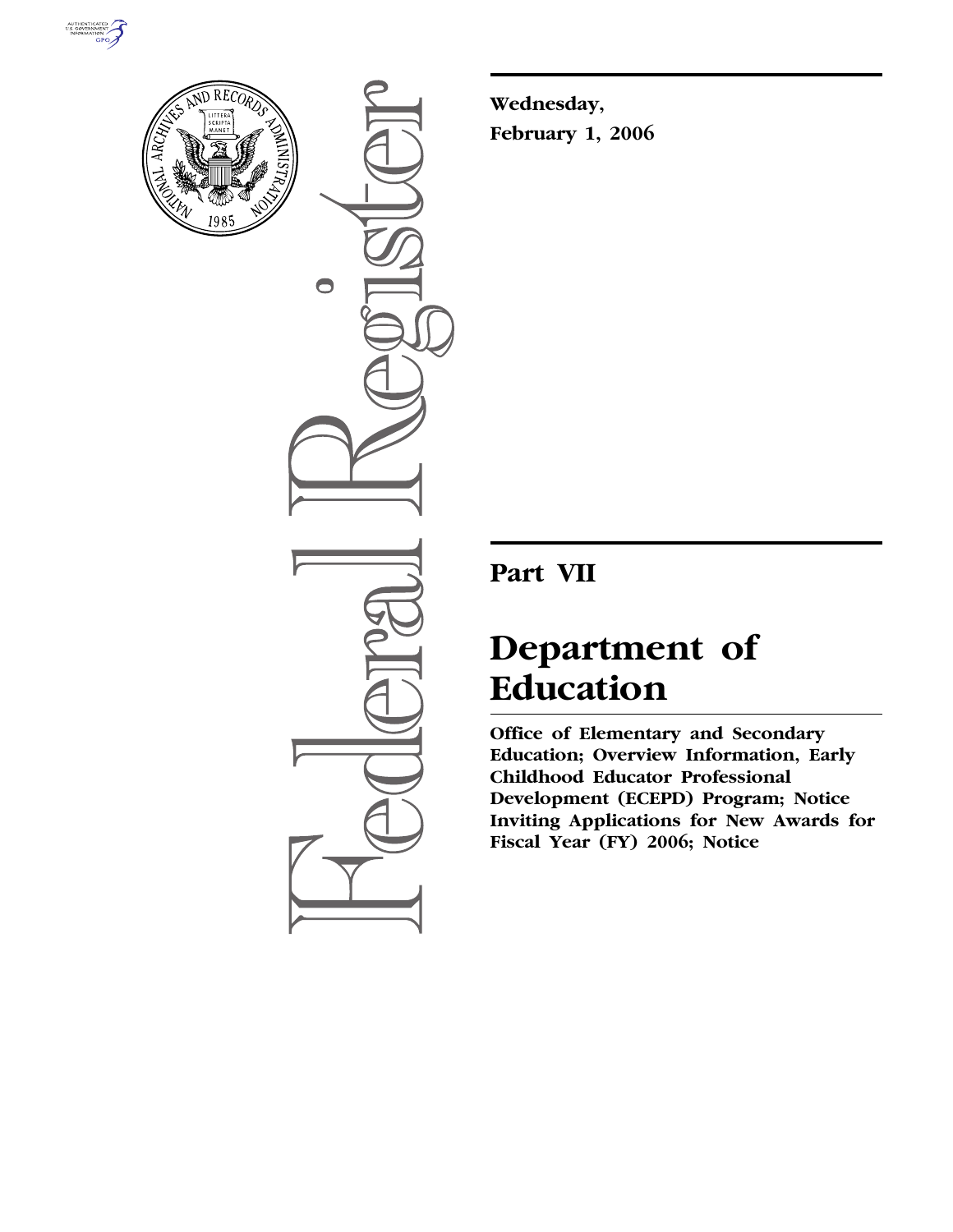# **DEPARTMENT OF EDUCATION**

# **Office of Elementary and Secondary Education; Overview Information, Early Childhood Educator Professional Development (ECEPD) Program; Notice Inviting Applications for New Awards for Fiscal Year (FY) 2006**

*Catalog of Federal Domestic Assistance (CFDA) Number: 84.349A* 

*Dates:* 

*Applications Available:* February 6, 2006.

*Deadline for Transmittal of Applications:* April 7, 2006. *Deadline for Intergovernmental* 

*Review:* June 6, 2006.

*Eligible Applicants:* A *partnership*  that has not previously received an ECEPD grant and that consists of at least one entity from each of the following categories:

(i) One or more institutions of higher education, or other public or private entities (including faith-based organizations), that provide professional development for early childhood educators who work with children from low-income families in high-need communities.

(ii) One or more public agencies (including local educational agencies, State educational agencies, State human services agencies, and State and local agencies administering programs under the Child Care and Development Block Grant Act of 1990), Head Start agencies, or private organizations (including faithbased organizations).

(iii) If feasible, an entity with demonstrated experience in providing training to educators in early childhood education programs concerning identifying and preventing behavior problems or working with children identified as or suspected to be victims of abuse. This entity may be one of the partners described in paragraphs (i) and (ii) under *Eligible Applicants.* 

A partnership may apply for these funds only if one of the partners currently provides professional development for early childhood educators working in programs located in high-need communities with children from low-income families.

*Estimated Available Funds:* 

\$14,330,800.

*Estimated Range of Awards:*  \$2,400,000–\$4,800,000.

*Estimated Average Size of Awards:*  \$3,600,000.

*Estimated Number of Awards:* 3–6 awards.

**Note:** The Department is not bound by any estimates in this notice.

*Project Period:* Up to 36 months.

# **Full Text of Announcement**

#### **I. Funding Opportunity Description**

*Purpose of Program:* The purpose of the ECEPD program is to enhance the school readiness of young children, particularly disadvantaged young children, and to prevent them from encountering difficulties once they enter school, by improving the knowledge and skills of early childhood educators who work in communities that have high concentrations of children living in poverty.

Projects funded under the ECEPD program provide high-quality, sustained, and intensive professional development for these early childhood educators in how to provide developmentally appropriate schoolreadiness services for preschool-age children that are based on the best available research on early childhood pedagogy and on child development and learning. For these grants, increased emphasis is being placed on the quality of program evaluations for the proposed projects.

The specific activities for which recipients may use grant funds are identified in the application package.

#### *Priorities*

This competition includes one absolute priority, a competitive preference priority and two invitational priorities that are as follows.

*Absolute Priority:* For FY 2006 this priority is an absolute priority. In accordance with 34 CFR  $75.105(b)(2)(iv)$ , this priority is from section 2151(e)(5)(A) of the Elementary and Secondary Education Act of 1965, as amended (ESEA), 20 U.S.C. 6651(e)(5)(A). Under 34 CFR 75.105(c)(3) we consider only applications that meet this priority. This priority is:

# *High-Need Communities*

The applicant partnership, if awarded a grant, shall use the grant funds to carry out activities that will improve the knowledge and skills of early childhood educators who are working in early childhood programs that are located in ''high-need communities.''

An eligible applicant must demonstrate in its application how it meets the statutory requirement in section  $2151(e)(5)(A)$  of the ESEA by including relevant demographic and socioeconomic data about the ''highneed community'' in which each program is located, as indicated in the application package. (See section 2151(e)(3)(B)(i) of the ESEA.)

''High-need community,'' as defined in section 2151(e)(9)(B) of the ESEA, means—

(a) A political subdivision of a State, or a portion of a political subdivision of a State, in which at least 50 percent of the children are from low-income families; or

(b) A political subdivision of a State that is among the 10 percent of political subdivisions of the State having the greatest numbers of such children.

**Note:** The following additional terms used in or related to this absolute priority have statutory definitions that are included in the application package: ''early childhood educator," "low-income family," and ''professional development.''

Competitive Preference Priority: For FY 2006, this priority is a competitive preference priority. This priority is from the notice of final priority for Scientifically Based Evaluation Methods, published in the **Federal Register** on January 25, 2005 (70 FR 3586), available at *http://www.ed.gov/ legislation/FedRegister/finrule/2005–1/ 012505a.html.* Under 34 CFR  $75.105(c)(2)(i)$ , we award up to an additional 20 points to an application, depending on how well the application meets this priority. These points are in addition to any points the application earns under the selection criteria.

When using the priority to give competitive preference to an application, the Secretary will review applications using a two-stage process. In the first stage, the application will be reviewed without taking the priority into account. In the second stage of review, the applications rated highest in stage one will be reviewed for competitive preference. We consider awarding additional (competitive preference) points only to those applicants with top-ranked scores on their selection criteria. This priority is:

# **Scientifically Based Evaluation Methods**

The Secretary establishes a priority for projects proposing an evaluation plan that is based on rigorous scientifically based research methods to assess the effectiveness of a particular intervention, as described in the following paragraphs. The Secretary intends that this priority will allow program participants and the Department to determine whether the project produces meaningful effects on student achievement or teacher performance.

Evaluation methods using an experimental design are best for determining project effectiveness. Thus,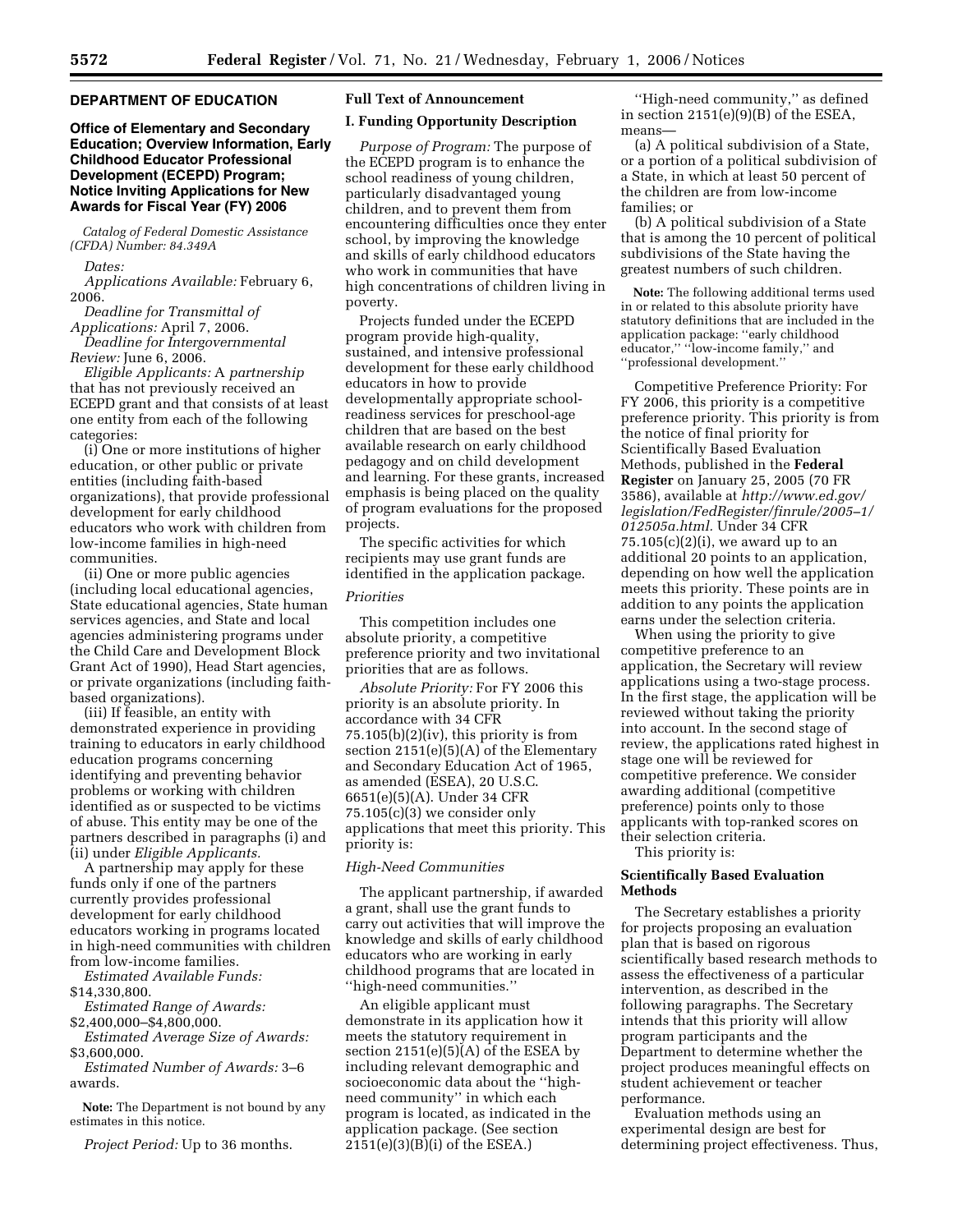when feasible, the project must use an experimental design under which participants—*e.g.*, students, teachers, classrooms, or schools—are randomly assigned to participate in the project activities being evaluated or to a control group that does not participate in the project activities being evaluated.

If random assignment is not feasible, the project may use a quasiexperimental design with carefully matched comparison conditions. This alternative design attempts to approximate a randomly assigned control group by matching participants—*e.g.*, students, teachers, classrooms, or schools—with nonparticipants having similar pre-program characteristics.

In cases where random assignment is not possible and participation in the intervention is determined by a specified cutting point on a quantified continuum of scores, regression discontinuity designs may be employed.

For projects that are focused on special populations in which sufficient numbers of participants are not available to support random assignment or matched comparison group designs, single-subject designs such as multiple baseline or treatment-reversal or interrupted time series that are capable of demonstrating causal relationships can be employed.

Proposed evaluation strategies that use neither experimental designs with random assignment nor quasiexperimental designs using a matched comparison group nor regression discontinuity designs will not be considered responsive to the priority when sufficient numbers of participants are available to support these designs. Evaluation strategies that involve too small a number of participants to support group designs must be capable of demonstrating the causal effects of an intervention or program on those participants.

The proposed evaluation plan must describe how the project evaluator will collect—before the project intervention commences and after it ends—valid and reliable data that measure the impact of participation in the program or in the comparison group.

If the priority is used as a competitive preference priority, points awarded under this priority will be determined by the quality of the proposed evaluation method. In determining the quality of the evaluation method, we will consider the extent to which the applicant presents a feasible, credible plan that includes the following:

(1) The type of design to be used (that is, random assignment or matched comparison). If matched comparison,

include in the plan a discussion of why random assignment is not feasible.

(2) Outcomes to be measured.

(3) A discussion of how the applicant plans to assign students, teachers, classrooms, or schools to the project and control group or match them for comparison with other students, teachers, classrooms, or schools.

(4) A proposed evaluator, preferably independent, with the necessary background and technical expertise to carry out the proposed evaluation. An independent evaluator does not have any authority over the project and is not involved in its implementation.

In general, depending on the implemented program or project, under a competitive preference priority, random assignment evaluation methods will receive more points than matched comparison evaluation methods.

#### Definitions

As used in this notice—

Scientifically based research (section 9101(37) of the ESEA as amended by NCLB, 20 U.S.C. 7801(37)):

(A) Means research that involves the application of rigorous, systematic, and objective procedures to obtain reliable and valid knowledge relevant to education activities and programs; and

(B) Includes research that— (i) Employs systematic, empirical methods that draw on observation or experiment;

(ii) Involves rigorous data analyses that are adequate to test the stated hypotheses and justify the general conclusions drawn;

(iii) Relies on measurements or observational methods that provide reliable and valid data across evaluators and observers, across multiple measurements and observations, and across studies by the same or different investigators;

(iv) Is evaluated using experimental or quasi-experimental designs in which individuals entities, programs, or activities are assigned to different conditions and with appropriate controls to evaluate the effects of the condition of interest, with a preference for random-assignment experiments, or other designs to the extent that those designs contain within-condition or across-condition controls;

(v) Ensures that experimental studies are presented in sufficient detail and clarity to allow for replication or, at a minimum, offer the opportunity to build systematically on their findings; and

(vi) Has been accepted by a peerreviewed journal or approved by a panel of independent experts through a comparably rigorous, objective, and scientific review.

*Random assignment or experimental design* means random assignment of students, teachers, classrooms, or schools to participate in a project being evaluated (treatment group) or not participate in the project (control group). The effect of the project is the difference in outcomes between the treatment and control groups.

*Quasi-experimental designs* include several designs that attempt to approximate a random assignment design.

*Carefully matched comparison groups design* means a quasi-experimental design in which project participants are matched with non-participants based on key characteristics that are thought to be related to the outcome.

*Regression discontinuity design*  means a quasi-experimental design that closely approximates an experimental design. In a regression discontinuity design, participants are assigned to a treatment or control group based on a numerical rating or score of a variable unrelated to the treatment such as the rating of an application for funding. Eligible students, teachers, classrooms, or schools above a certain score (''cut score'') are assigned to the treatment group and those below the score are assigned to the control group. In the case of the scores of applicants' proposals for funding, the ''cut score'' is established at the point where the program funds available are exhausted.

*Single subject design* means a design that relies on the comparison of treatment effects on a single subject or group of single subjects. There is little confidence that findings based on this design would be the same for other members of the population.

*Treatment reversal design* means a single subject design in which a pretreatment or baseline outcome measurement is compared with a posttreatment measure. Treatment would then be stopped for a period of time, a second baseline measure of the outcome would be taken, followed by a second application of the treatment or a different treatment. For example, this design might be used to evaluate a behavior modification program for disabled students with behavior disorders.

*Multiple baseline design* means a single subject design to address concerns about the effects of normal development, timing of the treatment, and amount of the treatment with treatment-reversal designs by using a varying time schedule for introduction of the treatment and/or treatments of different lengths or intensity.

*Interrupted time series design* means a quasi-experimental design in which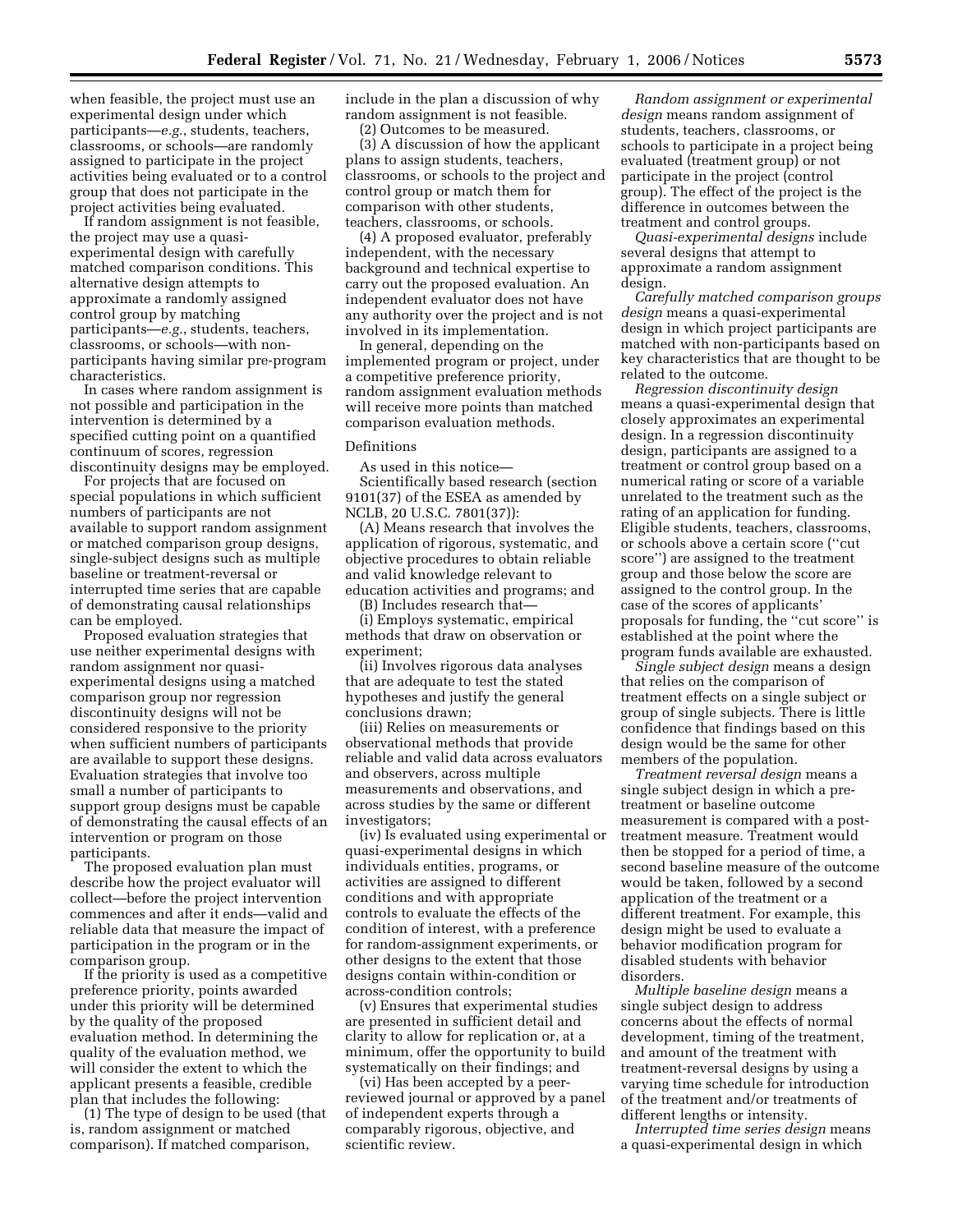the outcome of interest is measured multiple times before and after the treatment for program participants only.

*Invitational Priorities:* For FY 2006 these priorities are invitational priorities. Under 34 CFR 75.105(c)(1) we do not give an application that meets these invitational priorities a competitive or absolute preference over other applications.

These priorities are:

### *Invitational Priority 1—English Language Acquisition Plan*

For applicants serving children with limited English proficiency, the Secretary is especially interested in applications that include a specific plan for the development of English language acquisition for these children from the start of their preschool experience. The ECEPD program is designed to prepare children to enter kindergarten with the necessary cognitive, early language, and literacy skills for success in school. School success often is dependent on each child entering kindergarten being as proficient as possible in English so that the child is ready to benefit from formal reading instruction in English when the child starts school.

The English language acquisition plan should, at a minimum: (1) Include a description of the approach for the development of language, based on the linguistic factors or skills that serve as the foundation for a strong language base, which is a necessary precursor for success in the development of preliteracy and literacy skills for children with limited English proficiency; (2) explain the acquisition strategies, based on best available valid and reliable research, that the applicant will use to address English language acquisition in a multi-lingual classroom; (3) describe how the project will facilitate the children's transition to English proficiency by means such as the use of environmental print in appropriate multiple languages, and hiring bilingual teachers, paraprofessionals, or translators to work in the preschool classroom; (4) include intensive professional development for instructors and paraprofessionals on the development of English language proficiency; and (5) include a timeline that describes benchmarks for the introduction of the development of English language proficiency and the use of measurement tools.

Ideally, at least one instructional staff member in each ECEPD classroom should be dual-language proficient both in a child's first language and in English to facilitate the child's understanding of instruction and transition to English proficiency. At a minimum, each

classroom should include a teacher who is proficient in English.

# *Invitational Priority 2—Classroom Curricula and Teacher Professional Development*

The Secretary is especially interested in applications that focus the professional development that will be provided for early childhood educators on the specific curricula promoting young children's school readiness in the areas of language and cognitive development and early reading and numeracy skills that are being used in those educators' early childhood programs, and on the research base supporting that curricula. In addition to being based on scientifically based research, the curricula should have standardized training procedures and published curriculum materials to support implementation by the early childhood educators. The chosen curricula should include a scope and sequence of skills and content with concrete instructional goals that are designed to promote early language, reading, and numeracy skills.

The need for rigorous preschool curricula is driven by the national focus on high-quality preschool experiences that prepare children for formal reading instruction in the elementary grades. The professional development in the ECEPD program provides opportunities for the program participants to achieve greater understanding of the implementation of scientifically based curricula that focus on early language, reading, and numeracy skills of young children. Grantees should focus on assisting the early childhood educators to implement fully the selected curricula and measuring learning outcomes for the children taught by those educators.

*Program Authority:* 20 U.S.C. 6651(e). *Applicable Regulations:* (a) The Education Department General Administrative Regulations (EDGAR) in 34 CFR parts 74, 75, 77, 79, 80, 81, 82, 84, 85, 86, 97, 98, and 99, as applicable. (b) The notice of final priority for Scientifically Based Evaluation Methods, published in the **Federal Register** on January 25, 2005 (70 FR 3586).

**Note:** The regulations in 34 CFR part 79 apply to all applicants except federally recognized Indian tribes. **Note:** The regulations in 34 CFR part 86 apply to institutions of higher education only.

#### **II. Award Information**

*Type of Award:* Discretionary grant. *Estimated Available Funds:*  \$14,330,800.

*Estimated Range of Awards:*  \$2,400,000–\$4,800,000.

*Estimated Average Size of Awards:*  \$3,600,000.

*Estimated Number of Awards:* 3–6 awards.

**Note:** The Department is not bound by any estimates in this notice.

*Project Period:* Up to 36 months.

#### **III. Eligibility Information**

1. *Eligible Applicants:* A *partnership*  that has not previously received an ECEPD grant and that consists of at least one entity from each of the following categories:

(i) One or more institutions of higher education, or other public or private entities (including faith-based organizations), that provide professional development for early childhood educators who work with children from low-income families in high-need communities.

(ii) One or more public agencies (including local educational agencies, State educational agencies, State human services agencies, and State and local agencies administering programs under the Child Care and Development Block Grant Act of 1990), Head Start agencies, or private organizations (including faithbased organizations).

(iii) If feasible, an entity with demonstrated experience in providing training to educators in early childhood education programs concerning identifying and preventing behavior problems or working with children identified as or suspected to be victims of abuse. This entity may be one of the partners described in paragraphs (i) and (ii) under *Eligible Applicants*.

A partnership may apply for these funds only if one of the partners currently provides professional development for early childhood educators working in programs located in high-need communities with children from low-income families.

2. *Cost Sharing or Matching*: Each partnership that receives a grant under this program must provide (1) at least 50 percent of the *total cost* of the project for the entire grant period; and (2) at least 20 percent of the project cost for each year. The project may provide these funds from any source, other than this program, including other Federal sources. The partnership may satisfy these cost-sharing requirements by providing contributions in cash or inkind, fairly evaluated, including plant, equipment, and services. Only allowable costs may be counted as part of the grantee's share. For example, any indirect costs over and above the allowable amount may not be counted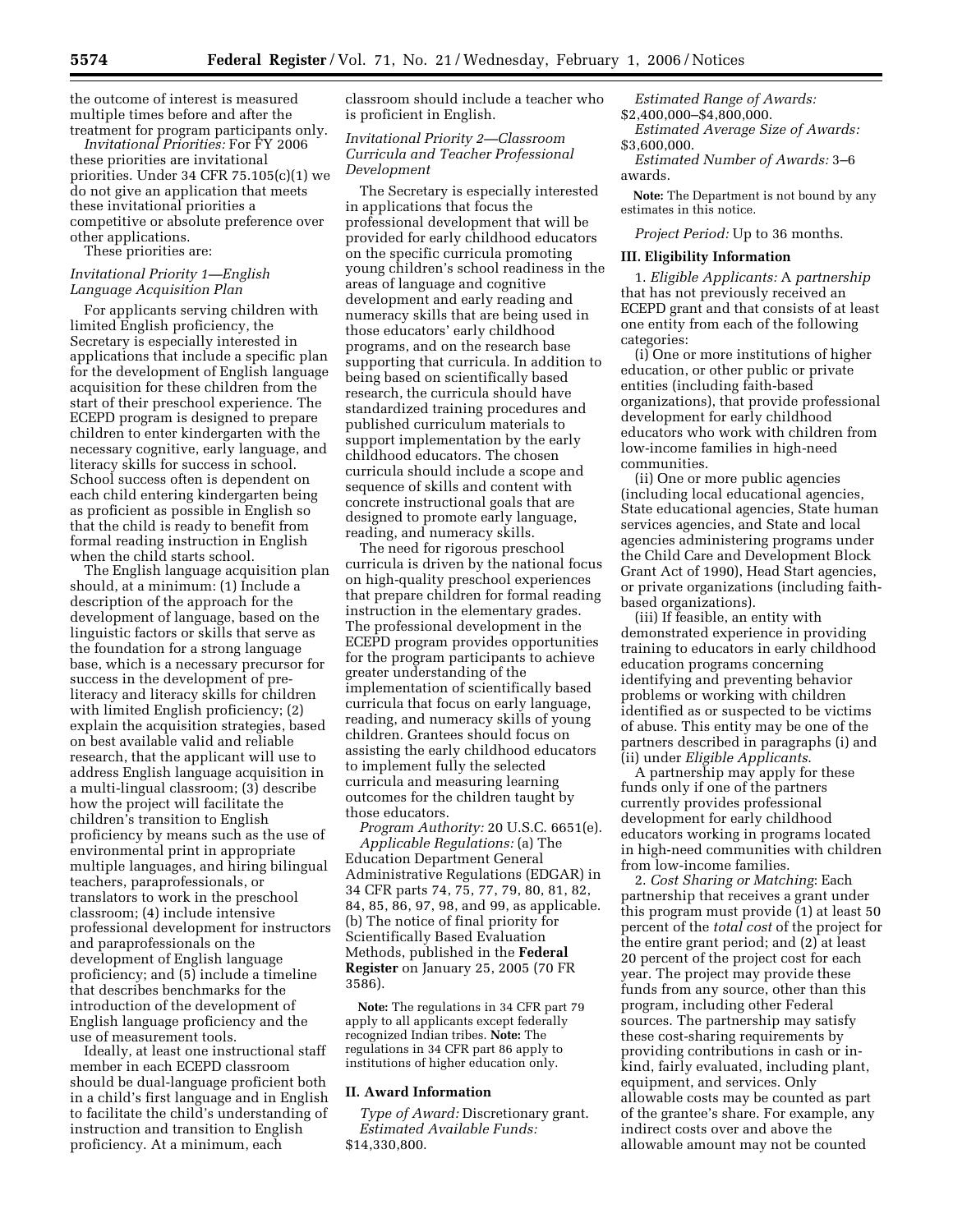toward a grantee's share. For additional information about indirect costs, see section IV.5. *Funding Restrictions* of this notice.

# **IV. Application and Submission Information**

1. *Address to Request Application Package*: You may obtain an application package via the Internet or from the Education Publications Center (ED Pubs). To obtain an application via the Internet, use the following Web address: *http://www.ed.gov/programs/ eceducator/index.html*.

To obtain a copy from ED Pubs, write or call the following: Education Publications Center, P.O. Box 1398, Jessup, MD 20794–1398. Telephone (toll free): 1–877–433–7827. FAX: (301) 470– 1244. If you use a telecommunications device for the deaf (TDD), you may call (toll free): 1–877–576–7734.

You may also contact ED Pubs at its Web site: *http://www.ed.gov/pubs/ edpubs.html* or you may contact ED Pubs at its e-mail address: *edpubs@inet.ed.gov*.

If you request an application from ED Pubs, be sure to identify this competition as follows: CFDA number 84.349A.

Individuals with disabilities may obtain a copy of the application package in an alternative format (e.g., Braille, large print, audiotape, or computer diskette) by contacting the program contact person listed in section VII of this notice.

2. *Content and Form of Application Submission*: Requirements concerning the content of the application, together with the forms you must submit, are in the application package for this competition.

*Page Limits*: The application narrative for this program (Part III of the application) is where you, the applicant, address the selection criteria that reviewers use to evaluate your application. You must limit Part III of the application to the equivalent of no more than 30 typed pages. Part IV of the application is where you, the applicant, provide a budget narrative that reviewers use to evaluate your application. You must limit the budget narrative in Part IV of the application to the equivalent of no more than 5 typed pages. Part V of the application is where you, the applicant, include the Appendices described later in this section, including any response to the Competitive Preference Priority— Scientifically Based Evaluation Methods. You must limit any response to the Competitive Preference Priority to no more than 3 typed pages.

For all page limits, use the following standards:

• A ''page'' is 8.5″ x 11″, on one side only, with 1″ margins at the top, bottom, and both sides.

• Double space (no more than three lines per vertical inch) all text in the application and budget narratives, including titles, headings, footnotes, quotations, references, and captions. Text in tables, charts, or graphs, and the limited Appendices, may be single spaced.

• Use a font that is either 12-point or larger or no smaller than 10 pitch (characters per inch). You may use other point fonts for any tables, charts, graphs, and the limited Appendices, but those tables, charts, graphs and limited Appendices should be in a font size that is easily readable by the reviewers of your application.

• Any tables, charts, or graphs are included in the overall narrative page limit. The limited Appendices, including the partnership agreement required as a group agreement under 34 CFR 75.128, and any Competitive Preference Priority response, are not part of the overall narrative page limits.

• Appendices are limited to the following: Absolute Priority Form (required); partnership agreement (required); any response to the Competitive Preference Priority; and any position descriptions (and resumes or curriculum vitae if available) of key personnel (including key contract personnel and consultants).

Other application materials are limited to the specific materials indicated in the application package, and may not include any video or other non-print materials.

Our reviewers will not read any pages of your application that—

• Exceed the page limits if you apply these standards; or

• Exceed the equivalent of the page limits if you apply other standards.

3. *Submission Dates and Times*. *Applications Available:* February 6,

2006.

*Deadline for Transmittal of Applications:* April 7, 2006. Applications for grants under this program must be submitted electronically using the Grants.gov Apply site (Grants.gov). For information (including dates and times) about how to submit your application electronically or by mail or hand delivery if you qualify for an exception to the electronic submission requirement, please refer to section IV.6. *Other Submission Requirements* in this notice.

We do not consider an application that does not comply with the deadline requirements.

*Deadline for Intergovernmental Review:* June 6, 2006.

4. *Intergovernmental Review:* This program is subject to Executive Order 12372 and the regulations in 34 CFR part 79. Information about Intergovernmental Review of Federal Programs under Executive Order 12372 is in the application package for this competition.

5. *Funding Restrictions:* 

(a) *Indirect Costs*. For purposes of indirect cost charges, the Secretary considers all ECEPD program grants to be ''educational training grants'' within the meaning of section 75.562(a) of EDGAR. Consistent with 34 CFR 75.562, the indirect cost rate for any fiscal agent other than a State agency or agency of local government (such as a local educational agency or a federally recognized Indian tribal government) is limited to a maximum of eight percent or the amount permitted by the fiscal agent's negotiated indirect cost rate agreement, whichever is less. This indirect cost limit applies to cost-type contracts only if those contracts are for educational training as defined in 34 CFR 75.562. Further information about indirect cost rates is in the application package for this competition.

(b) *Pre-award Costs*. For FY 2006 the Secretary approves, under sections 75.263 and 74.25(e)(1) of EDGAR, preaward costs incurred by recipients of ECEPD grants more than 90 calendar days before the grant award. Specifically, the Secretary approves necessary and reasonable pre-award costs incurred by grant recipients for up to 90 days before the application deadline date. These pre-award costs must be related to the needs assessment that applicants conduct under section 2151(e)(3)(B)(iii) of the ESEA before submitting their applications to determine the most critical professional development needs of the early childhood educators to be served by the project and in the broader community.

Applicants incur any pre-award costs at their own risk. The Secretary is under no obligation to reimburse these costs if for any reason the applicant does not receive an award or if the award is less than anticipated and inadequate to cover these costs.

We reference additional regulations outlining funding restrictions in the *Applicable Regulations* section of this notice.

6. *Other Submission Requirements*. Applications for grants under this competition must be submitted electronically unless you qualify for an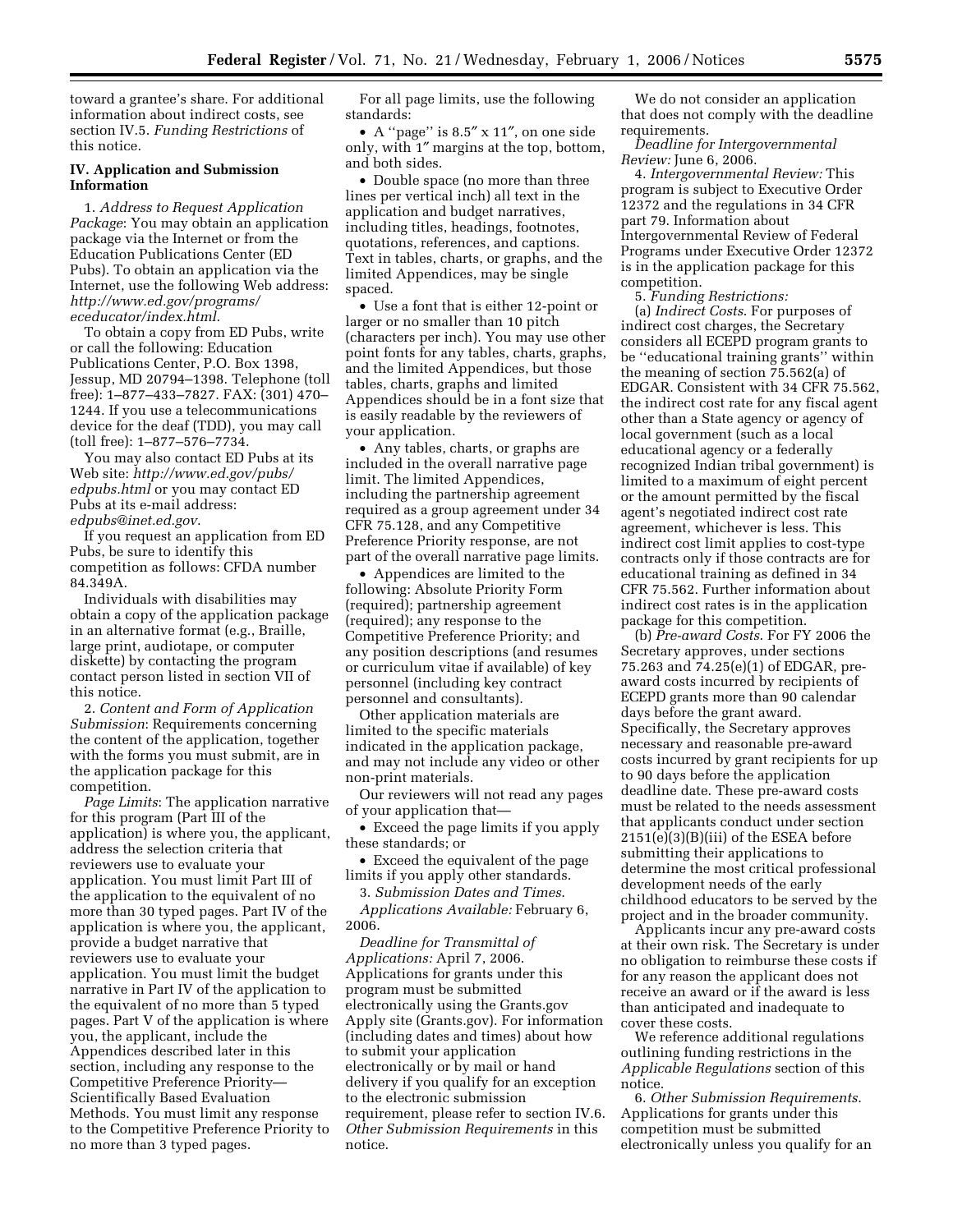exception to this requirement in accordance with the instructions in this section.

a. *Electronic Submission of Applications.* 

Applications for grants under the ECEPD program-CFDA 84.349A must be submitted electronically using the Grants.gov Apply site at: *http:// www.grants.gov*. Through this site, you will be able to download a copy of the application package, complete it offline, and then upload and submit your application. You may not e-mail an electronic copy of a grant application to us.

We will reject your application if you submit it in paper format unless, as described elsewhere in this section, you qualify for one of the exceptions to the electronic submission requirement and submit, no later than two weeks before the application deadline date, a written statement to the Department that you qualify for one of these exceptions. Further information regarding calculation of the date that is two weeks before the application deadline date is provided later in this section under *Exception to Electronic Submission Requirement.* 

You may access the electronic grant application for the ECEPD program at: *http://www.grants.gov.* You must search for the downloadable application package for this program by the CFDA number. Do not include the CFDA number's alpha suffix in your search.

Please note the following:

• When you enter the Grants.gov site, you will find information about submitting an application electronically through the site, as well as the hours of operation.

• Applications received by Grants.gov are time and date stamped. Your application must be fully uploaded and submitted, and must be date/time stamped by the Grants.gov system no later than 4:30 p.m., Washington, DC time, on the application deadline date. Except as otherwise noted in this section, we will not consider your application if it is date/time stamped by the Grants.gov system later than 4:30 p.m., Washington, DC time, on the application deadline date. When we retrieve your application from Grants.gov, we will notify you if we are rejecting your application because it was date/time stamped by the Grants.gov system after 4:30 p.m., Washington, DC time, on the application deadline date.

• The amount of time it can take to upload an application will vary depending on a variety of factors including the size of the application and the speed of your Internet connection.

Therefore, we strongly recommend that you do not wait until the application deadline date to begin the submission process through Grants.gov.

• You should review and follow the Education Submission Procedures for submitting an application through Grants.gov that are included in the application package for this competition to ensure that you submit your application in a timely manner to the Grants.gov system. You can also find the Education Submission Procedures pertaining to Grants.gov at *http://e-Grants.ed.gov/help/ GrantsgovSubmissionProcedures.pdf.* 

• To submit your application via Grants.gov, you must complete all of the steps in the Grants.gov registration process (see *http://www.Grants.gov/ GetStarted*). These steps include (1) registering your organization, (2) registering yourself as an Authorized Organization Representative (AOR), and (3) getting authorized as an AOR by your organization. Details on these steps are outlined in the Grants.gov 3-Step Registration Guide (see *http:// www.grants.gov/assets/ GrantsgovCoBrandBrochure8X11.pdf.*  You also must provide on your application the same D-U-N-S Number used with this registration. Please note that the registration process may take five or more business days to complete, and you must have completed all registration steps to allow you to successfully submit an application via Grants.gov.

• You will not receive additional point value because you submit your application in electronic format, nor will we penalize you if you qualify for an exception to the electronic submission requirement, as described elsewhere in this section, and submit your application in paper format.

• You must submit all documents electronically, including all information typically included on the Application for Federal Education Assistance (ED 424), Budget Information—Non-Construction Programs (ED 524), the Absolute Priority Form and all necessary assurances and certifications and required and optional Appendices. You must attach any narrative sections of your application as files in a .DOC (document), .RTF (rich text), or .PDF (Portable Document) format. If you upload a file type other than the three file types specified above or submit a password protected file, we will not review that material.

• Your electronic application must comply with any page limit requirements described in this notice.

• After you electronically submit your application, you will receive an automatic acknowledgment from Grants.gov that contains a Grants.gov tracking number. The Department will retrieve your application from Grants.gov and send you a second confirmation by e-mail that will include a PR/Award number (an ED-specified identifying number unique to your application).

• We may request that you provide us original signatures on forms at a later date.

# *Application Deadline Date Extension in Case of Technical Issues With the Grants.gov System*

If you are prevented from electronically submitting your application on the application deadline date because of technical problems with the Grants.gov system, we will grant you an extension until 4:30 p.m., Washington, DC time, the following business day to enable you to transmit your application electronically, or by hand delivery. You also may mail your application by following the mailing instructions as described elsewhere in this notice. If you submit an application after 4:30 p.m., Washington, DC time, on the deadline date, please contact the person listed elsewhere in this notice under **FOR FURTHER INFORMATION CONTACT**, and provide an explanation of the technical problem you experienced with Grants.gov, along with the Grants.gov Support Desk Case Number (if available). We will accept your application if we can confirm that a technical problem occurred with the Grants.gov system and that that problem affected your ability to submit your application by 4:30 p.m., Washington, DC time, on the application deadline date. The Department will contact you after a determination is made on whether your application will be accepted.

**Note:** Extensions referred to in this section apply only to the unavailability of or technical problems with the Grants.gov system. We will not grant you an extension if you failed to fully register to submit your application to Grants.gov before the deadline date and time or if the technical problem you experienced is unrelated to the Grants.gov system.

#### *Exception to Electronic Submission Requirement*

You qualify for an exception to the electronic submission requirement, and may submit your application in paper format, if you are unable to submit an application through the Grants.gov system because—

• You do not have access to the Internet; or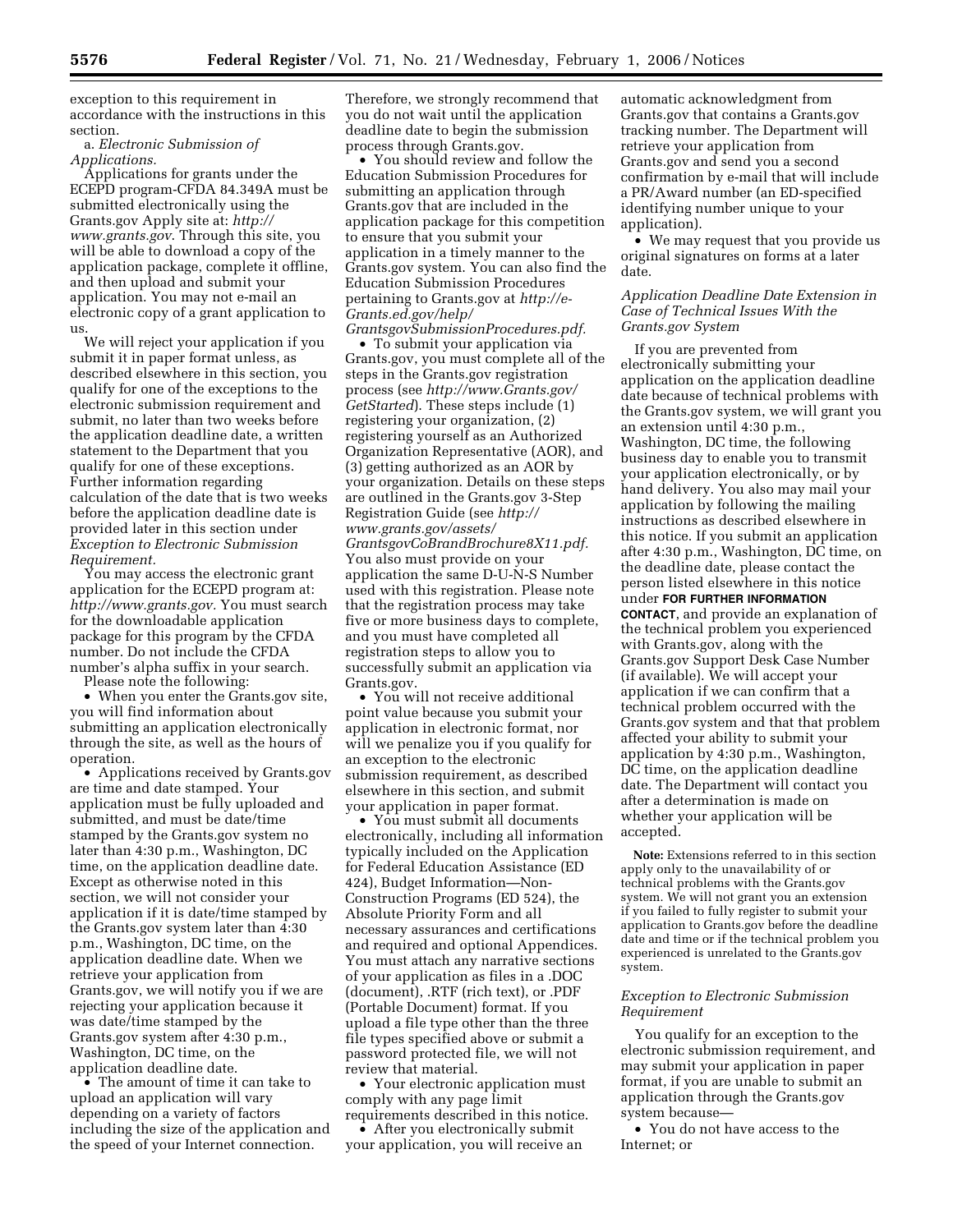• You do not have the capacity to upload large documents to the Grants.gov system; *and* 

• No later than two weeks before the application deadline date (14 calendar days or, if the fourteenth calendar day before the application deadline date falls on a Federal holiday, the next business day following the Federal holiday), you mail or fax a written statement to the Department, explaining which of the two grounds for an exception prevent you from using the Internet to submit your application. If you mail your written statement to the Department, it must be postmarked no later than two weeks before the application deadline date. If you fax your written statement to the Department, we must receive the faxed statement no later than two weeks before the application deadline date. Address and mail or fax your statement to: Rosemary V. Fennell, U.S. Department of Education, 400 Maryland Avenue, SW., Room 3C122, FB–6, Washington, DC 20202–6132. Fax: (202) 260–7764.

Your paper application must be submitted in accordance with the mail or hand delivery instructions described in this notice.

b. *Submission of Paper Applications by Mail.* 

If you qualify for an exception to the electronic submission requirement, you may mail (through the U.S. Postal Service or a commercial carrier), your application to the Department. You must mail the original and two copies of your application, on or before the application deadline date, to the Department at the applicable following address:

*By mail through the U.S. Postal Service:* U.S. Department of Education, Application Control Center, Attention: CFDA Number 84.349A, 400 Maryland Avenue, SW., Washington, DC 20202– 4260. or

*By mail through a commercial carrier:*  U.S. Department of Education, Application Control Center—Stop 4260, Attention: CFDA Number 84.349A, 7100 Old Landover Road, Landover, MD 20785–1506.

Regardless of which address you use, you must show proof of mailing consisting of one of the following:

(1) A legibly dated U.S. Postal Service postmark,

(2) A legible mail receipt with the date of mailing stamped by the U.S. Postal Service,

(3) A dated shipping label, invoice, or receipt from a commercial carrier, or

(4) Any other proof of mailing acceptable to the Secretary of the U.S. Department of Education.

If you mail your application through the U.S. Postal Service, we do not accept either of the following as proof of mailing:

(1) A private metered postmark, or (2) A mail receipt that is not dated by the U.S. Postal Service.

If your application is postmarked after the application deadline date, we will not consider your application.

**Note:** The U.S. Postal Service does not uniformly provide a dated postmark. Before relying on this method, you should check with your local post office.

c. *Submission of Paper Applications by Hand Delivery.* 

If you qualify for an exception to the electronic submission requirement, you (or a courier service) may deliver your paper application to the Department by hand. You must deliver the original and two copies of your application by hand, on or before the application deadline date, to the Department at the following address: U.S. Department of Education, Application Control Center, Attention: CFDA Number 84.349A, 550 12th Street, SW., Room 7041, Potomac Center Plaza, Washington, DC 20202–4260.

The Application Control Center accepts hand deliveries daily between 8 a.m. and 4:30 p.m., Washington, DC time, except Saturdays, Sundays and Federal holidays.

**Note for Mail or Hand Delivery of Paper Applications:** If you mail or hand deliver your application to the Department:

(1) You must indicate on the envelope and—if not provided by the Department—in Item 4 of the Application for Federal Education Assistance (ED 424) the CFDA number—and suffix letter, if any—of the competition under which you are submitting your application.

(2) The Application Control Center will mail a grant application receipt acknowledgment to you. If you do not receive the grant application receipt acknowledgment within 15 business days from the application deadline date, you should call the U.S. Department of Education Application Control Center at (202) 245– 6288.

# **V. Application Review Information**

1. *Selection Criteria:* The selection criteria for this competition are from section 75.210 of EDGAR. The maximum score for all the selection criteria is 100 points. The maximum score for each criterion is indicated in parentheses. Each criterion also includes the factors that the reviewers will consider in determining how well an application meets the criterion. The selection criteria are as follows:

(a) *Need for project* (10 points). (1) The Secretary considers the need for the proposed project.

(2) In determining the need for the proposed project, the Secretary considers the following factor:

(i) The extent to which the proposed project will focus on serving or otherwise addressing the needs of disadvantaged individuals.

(b) *Significance* (10 points). The Secretary considers the significance of the proposed project. In determining the significance of the proposed project, the Secretary considers the following factors:

(i) The importance or magnitude of the results or outcomes likely to be attained by the proposed project, especially improvements in teaching and student achievement.

(ii) The extent to which the proposed project is likely to build local capacity to provide, improve, or expand services that address the needs of the target population.

(c) *Quality of the project design* (20 points). The Secretary considers the quality of the design of the proposed project. In determining the quality of the design of the proposed project, the Secretary considers the following factors:

(i) The extent to which the proposed activities constitute a coherent, sustained program of training in the field.

(ii) The extent to which the design of the proposed project reflects up-to-date knowledge from research and effective practice.

(d) *Quality of project services* (10 points). The Secretary considers the quality of the services to be provided by the proposed project. In determining the quality of the services to be provided by the proposed project, the Secretary considers the quality and sufficiency of strategies for ensuring equal access and treatment for eligible project participants who are members of groups that have traditionally been underrepresented based on race, color, national origin, gender, age, or disability. In addition, the Secretary considers the following factors:

(i) The extent to which the services to be provided by the proposed project are appropriate to the needs of the intended recipients or beneficiaries of those services.

(ii) The extent to which the training or professional development services to be provided by the proposed project are of sufficient quality, intensity, and duration to lead to improvements in practice among the recipients of those services.

(e) *Quality of project personnel* (10 points). The Secretary considers the quality of the personnel who will carry out the proposed project. In determining